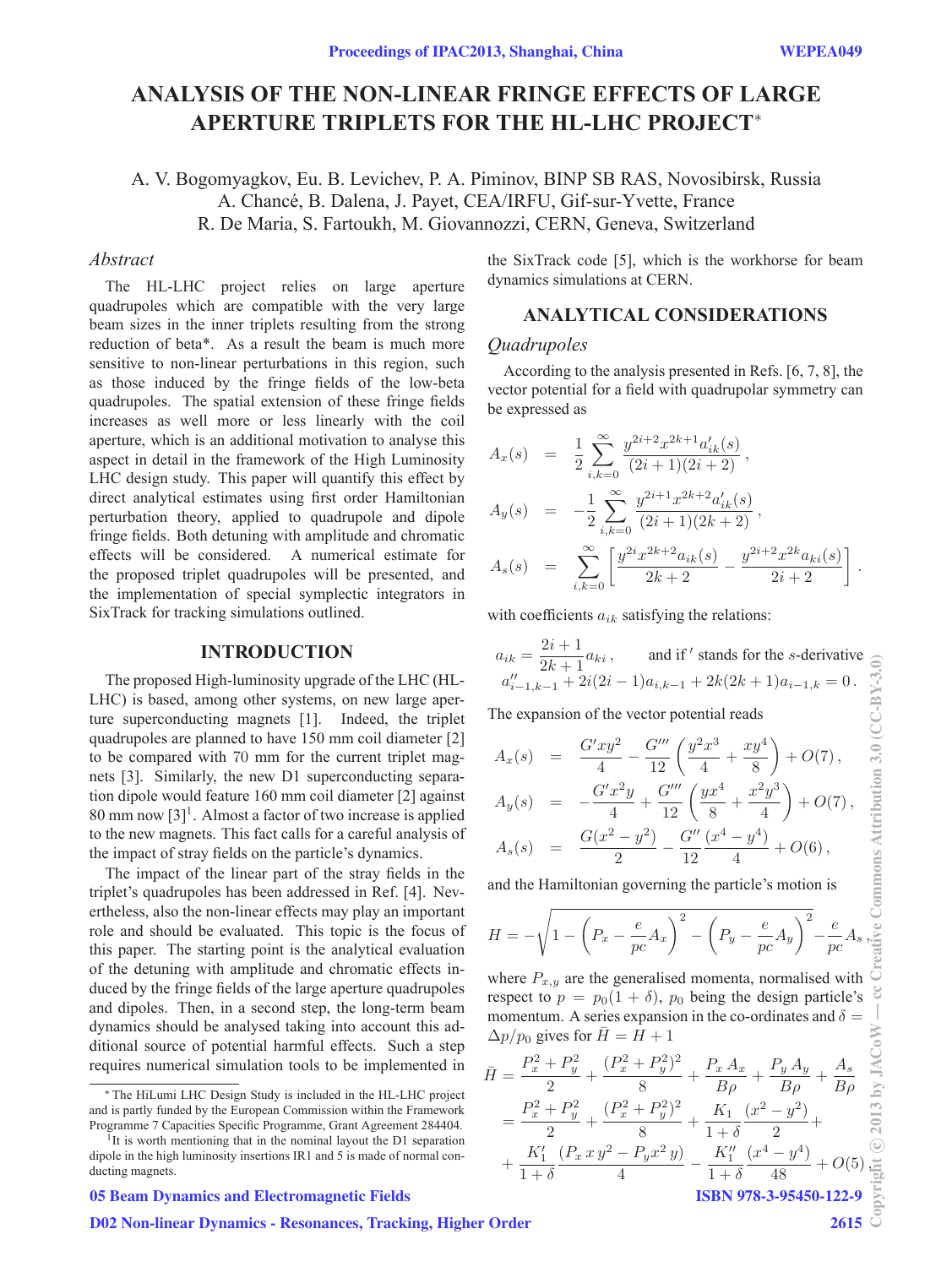The Hamiltonian provides the required information about the detuning with amplitude, assuming that the original variables are transformed to action-angle  $J_z$ ,  $\phi_z$ , where z stands for  $x, y$ , so that the Hamiltonian averaged over the angles reads

$$
\langle H \rangle_{\psi_x, \psi_y} = -1 + \frac{J_x}{\beta_x} + \frac{J_y}{\beta_y} + \frac{K'_1}{4} J_x J_y (\alpha_y \beta_x - \alpha_x \beta_y) +
$$
  
+ 
$$
\frac{K''_1}{32} (J_y^2 \beta_y^2 - J_x^2 \beta_x^2) + \frac{3}{16} \frac{J_y^2}{\beta_y^2} (1 + \alpha_y^2)^2 +
$$
  
+ 
$$
\frac{3}{16} \frac{J_x^2}{\beta_x^2} (1 + \alpha_x^2)^2 + \frac{1}{4} \frac{J_x J_y}{\beta_x \beta_y} (1 + \alpha_x^2)(1 + \alpha_y^2).
$$

The tune shift is the computed as

$$
\Delta \nu_x = \frac{1}{2\pi} \oint \frac{\partial}{\partial J_x} \langle H \rangle_{\psi_x, \psi_y} ds = \alpha_{xx} J_x + \alpha_{xy} J_y ,
$$
  

$$
\Delta \nu_y = \frac{1}{2\pi} \oint \frac{\partial}{\partial J_y} \langle H \rangle_{\psi_x, \psi_y} ds = \alpha_{yy} J_y + \alpha_{yx} J_x ,
$$

where

$$
\alpha_{zz} = \frac{3}{16\pi} \oint \frac{(1+\alpha_z^2)^2}{\beta_z^2} ds - \frac{1}{32\pi} \oint K_1'' \beta_z^2 ds,
$$
  
\n
$$
\alpha_{xy} = \frac{1}{8\pi} \oint \frac{(1+\alpha_x^2)(1+\alpha_y^2)}{\beta_x \beta_y} ds +
$$
  
\n
$$
+ \frac{1}{8\pi} \oint K_1' (\alpha_y \beta_x - \alpha_x \beta_y) ds,
$$
  
\n
$$
\alpha_{yx} = \alpha_{xy}.
$$

Each term  $\alpha_{z_1z_2}, \alpha_{z_1}, \alpha_{z_2} = x, y$  consists of two parts, one depending on the optics, the so-called kinematic term, and one depending on  $s$ -derivatives of  $K_1$ , the latter being the direct effect of the fringe field. Using  $\beta_x^*$  for the value of the beta-function at the interaction point (IP), L for quadrupole length, and  $L^*$  for the length of the drift from the IP to quadrupole, then in such a drift  $\beta_x(s) = \beta_x^* + s^2/\beta_x^*$ ,  $\alpha_x(s) = -s/\beta_x^*$ ,  $(1 + \alpha_x(s)^2)/\beta_x(s) = 1/\beta_x^*$ . Then the kinematic terms in the drift are given by

$$
\alpha_{zz,kin} = \frac{3}{16\pi} \frac{L^*}{\beta_z^*} , \qquad \alpha_{xy,kin} = \frac{1}{8\pi} \frac{L^*}{\beta_x^* \beta_y^*} .
$$

In a very similar way it is possible to derive the fringe field contribution to chromaticity starting from its very definition and assuming that dispersion can be neglected, obtaining

$$
\frac{\partial \Delta \nu_x}{\partial \delta} = \xi_x + \xi_{xx} J_x + \xi_{xy} J_y, \n\frac{\partial \Delta \nu_y}{\partial \delta} = \xi_y + \xi_{yy} J_y + \xi_{yx} J_x,
$$

where the coefficients  $\xi_z, \xi_{z_1z_2}$  are given by

 $\xi_z = -\frac{1}{4\pi}$  $\overline{a}$  $\xi_z = -\frac{1}{4\pi} \oint K_1 \beta_z ds,$  $\xi_{zz}$  =  $\frac{1}{32\pi}$  $\oint K_1'' \beta_z^2 ds$ ,  $\xi_{xy} = -\frac{1}{8\pi}$  $\overline{a}$  $K_1'(\alpha_y\beta_x-\alpha_x\beta_y)$ ds,  $\xi_{yx} = \xi_{xy}$ . ISBN 978-3-95450-122-9

It is clear that the computation of the contribution of the fringe fields effect implies specifying a model for the s-dependence of  $K_1$ , and specific examples are given in Refs. [9, 10, 11, 12]. The results of numerical computations will be presented in a next section.

## *Dipoles*

The computations carried out previously can be extended to the case of dipolar fringe fields. Assuming co-ordinates  $u^{i} = \{x, s, y\}$ , a basis  $\vec{a}_1 = \vec{e}_x$ ,  $\vec{a}_2 = (1 + Kx)\vec{e}_s$ ,  $\vec{a}_3 = \vec{e}_y$ and  $K = -\frac{eB_0}{p_0c}$ , then the vector potential reads as  $A_1 =$  $A_x$ ,  $A_2 = (1 + Kx)A_s$ ,  $A_3 = A_y$  and its expansion as

$$
A_1(s) = B'_0 \frac{y^2}{4} - KB'_0 \frac{xy^2}{4} + K^2 B'_0 \frac{x^2 y^2}{4} +
$$
  
\n
$$
- B''_0 \frac{y^4}{48} + O(5),
$$
  
\n
$$
A_2(s) = B_0 x + KB_0 \frac{x^2}{2} - B''_0 \frac{xy^2}{4} + K'B'_0 \frac{x^2 y^2}{8} +
$$
  
\n
$$
+ KB''_0 \frac{x^2 y^2}{8} - (2KB''_0 + K'B'_0) \frac{y^4}{24} + O(5),
$$
  
\n
$$
A_3(s) = -B'_0 \frac{xy}{2} + KB'_0 \frac{x^2 y}{4} +
$$
  
\n
$$
- K^2 B'_0 \frac{x^3 y}{6} + B'''_0 \frac{xy^3}{12} + O(5).
$$

In this case the Hamiltonian can be expanded as

$$
H = -1 + K^{2} \frac{x^{2}}{2} + \frac{P_{x}^{2}}{2} + \frac{P_{y}^{2}}{2} + \frac{(P_{x}^{2} + P_{y}^{2})^{2}}{8} + Kx \frac{P_{x}^{2} + P_{y}^{2}}{2} + K'\frac{y^{2} P_{x}}{4} - K'\frac{x y P_{y}}{2} +
$$
  

$$
- K'' \frac{x y^{2}}{4} - (K'^{2} + 8KK'') \frac{y^{4}}{96} - K'K \frac{x^{2} y P_{y}}{4} +
$$
  

$$
+ (2K'^{2} + KK'') \frac{x^{2} y^{2}}{8} + O(5),
$$

if the dependence on  $\delta$  is neglected. The tune shift can be derived also for this case and the result reads

$$
\alpha_{xx} = \frac{3}{16\pi} \oint \frac{(1+\alpha_x^2)^2}{\beta_x^2} ds,
$$
  
\n
$$
\alpha_{xy} = \frac{1}{8\pi} \oint \frac{(1+\alpha_x^2)(1+\alpha_y^2)}{\beta_x \beta_y} ds +
$$
  
\n
$$
+ \frac{1}{16\pi} \oint \beta_x (\alpha_y K K' + \beta_y K'^2 + \beta_y K K'') ds,
$$
  
\n
$$
\alpha_{yx} = \alpha_{xy},
$$
  
\n
$$
\alpha_{yy} = \frac{3}{16\pi} \oint \frac{(1+\alpha_y^2)^2}{\beta_y^2} ds +
$$
  
\n
$$
- \frac{1}{64\pi} \oint (K'^2 + K K'') \beta_y^2 ds.
$$

The kinetic part of the coefficients  $\alpha_{z_1z_2}$  is the same for dipoles and quadrupoles, while the proper fringe field terms are different. Furthermore, the symmetry between the Hand V-plane that is apparent in the fringe field contributions

05 Beam Dynamics and Electromagnetic Fields

D02 Non-linear Dynamics - Resonances, Tracking, Higher Order